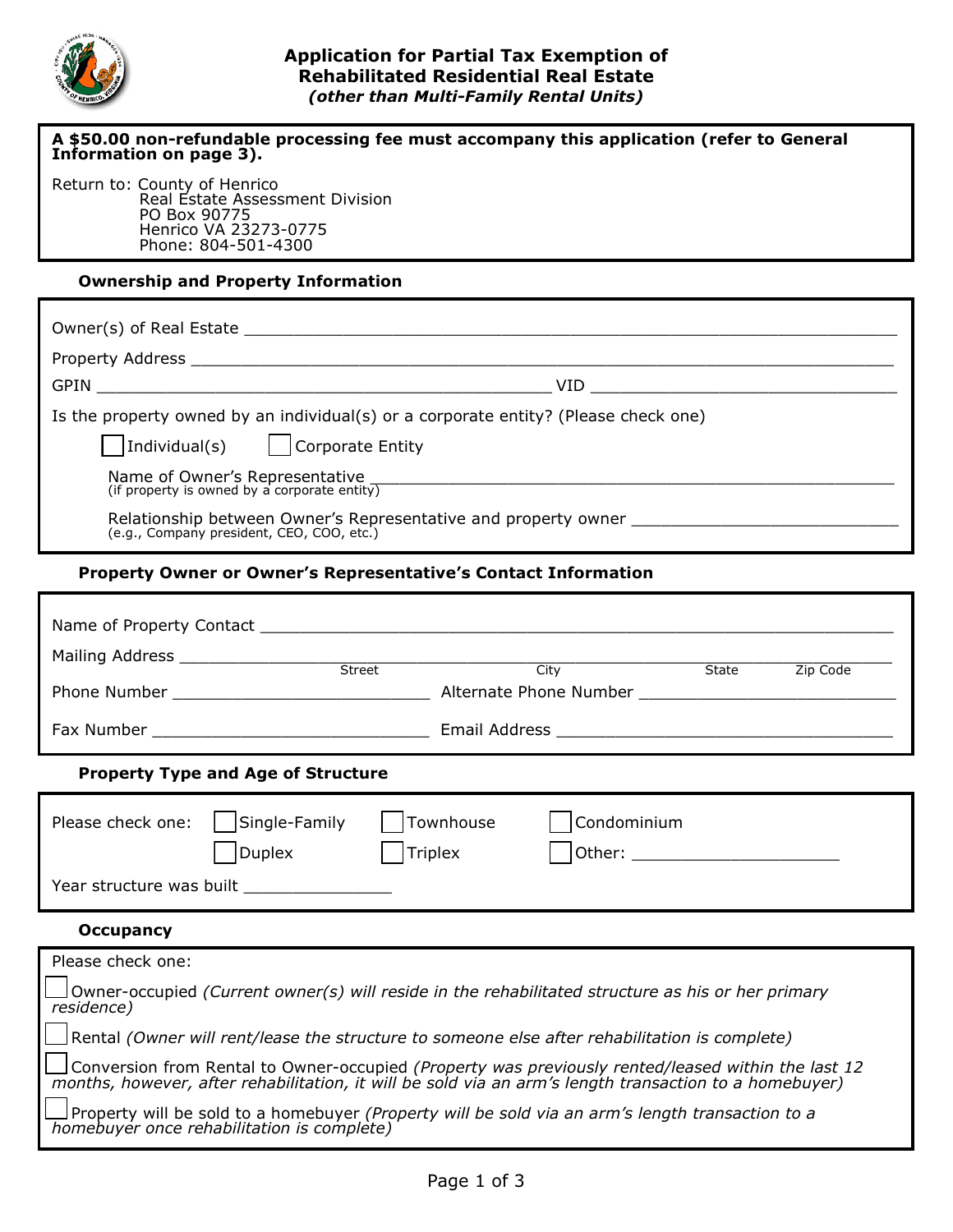#### **Rehabilitation Information**

| Square footage of structure prior to rehabilitation |  |
|-----------------------------------------------------|--|
| Square footage of structure after rehabilitation    |  |
| Building permit number (if available)               |  |

Provide a summary description of the rehabilitation work to be completed. Please include documentation to support estimate of improvements (e.g., a copy of a bid from a contractor licensed by the Commonwealth of Virginia's Board for Contractors).

 $\_$  , and the set of the set of the set of the set of the set of the set of the set of the set of the set of the set of the set of the set of the set of the set of the set of the set of the set of the set of the set of th  $\_$  , and the set of the set of the set of the set of the set of the set of the set of the set of the set of the set of the set of the set of the set of the set of the set of the set of the set of the set of the set of th  $\_$  , and the set of the set of the set of the set of the set of the set of the set of the set of the set of the set of the set of the set of the set of the set of the set of the set of the set of the set of the set of th  $\_$  , and the set of the set of the set of the set of the set of the set of the set of the set of the set of the set of the set of the set of the set of the set of the set of the set of the set of the set of the set of th

Estimated total rehabilitation cost \_\_\_\_\_\_\_\_\_\_\_\_\_\_\_\_\_\_\_\_\_\_\_\_\_\_\_\_\_\_\_\_\_\_\_\_\_\_\_\_\_\_\_\_\_\_\_\_\_\_\_\_\_\_\_\_\_\_

### **Certification**

**Office Use Only**

The owner(s)/owner's representative certifies that all information in this application and all information furnished in support of this application are accurate and complete to the best of the applicant's knowledge and belief.

The owner/owner's representative further consents and agrees that the property referenced on this application will be maintained in compliance with all Henrico County codes during the rehabilitation period.

If applicable, the owner's representative acknowledges that he/she has signature authority and can legally act on behalf of the owner of record.

|                                                                                                     | Date and the contract of the contract of the contract of the contract of the contract of the contract of the contract of the contract of the contract of the contract of the contract of the contract of the contract of the c |
|-----------------------------------------------------------------------------------------------------|--------------------------------------------------------------------------------------------------------------------------------------------------------------------------------------------------------------------------------|
| Name of Owner's Representative (please print) __________________________________<br>(if applicable) |                                                                                                                                                                                                                                |
| Owner's Representative Signature<br>(if applicable)                                                 | Date                                                                                                                                                                                                                           |

### **PLEASE NOTE:**

- $\triangleright$  Incomplete applications may delay review and approvals.
- $\triangleright$  For questions relating to this program or how to complete this application, please contact Brian Steele at 804-501-4304 or [ste08@henrico.us](mailto:ste08@henrico.us) or visit the Reinvest webpage at [https://henrico.us/services/reinvest-residential-investment-tax-abatement-program/.](https://henrico.us/services/reinvest-residential-investment-tax-abatement-program/)

| <b>OTTLE OPE OILLY</b> |          |                            |               |
|------------------------|----------|----------------------------|---------------|
| <b>Control Number</b>  | Fee Paid | Cash / Check / Money Order | Date Received |